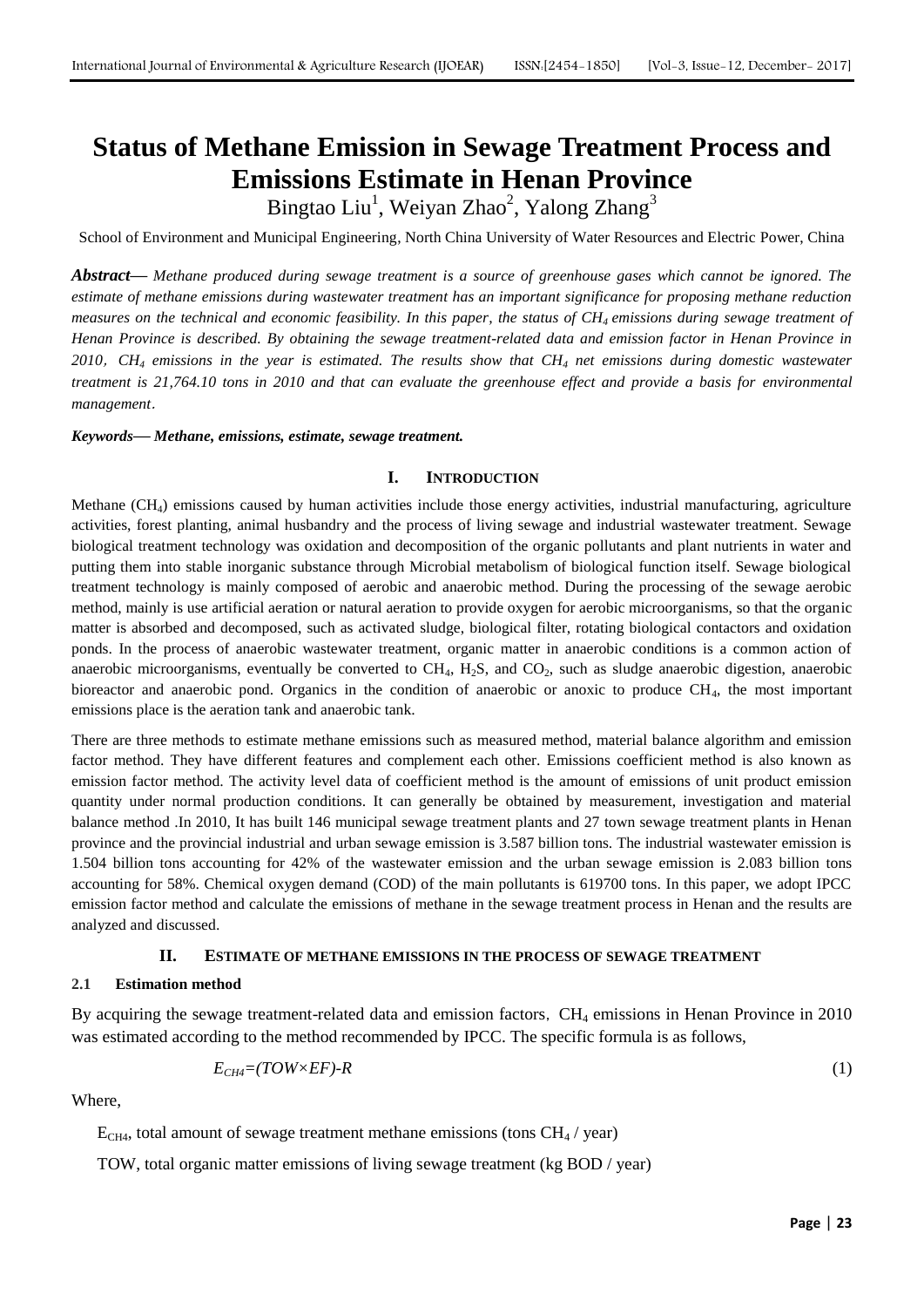EF, emission factor (kg  $CH<sub>4</sub>$  / kg BOD)

R, amount of recovered methane ( $kg CH_4$  / year)

$$
EF = B_0 \times MCF \tag{2}
$$

Where,

 $B_0$ , the maximum production capacity of methane (kg CH<sub>4</sub>/kg BOD);

MCF, the correction factor of methane

## **2.2 Activity level data**

Activity levels data of methane emissions is the total amount of organic matter biochemical oxygen demand (BOD) as important indicators, including BOD discharged into the environment oceans, rivers or lakes and the part of removed in the sewage treatment plant processing system. Because only own the statistics data of chemical oxygen demand (COD). So we use the conversion correlation between the regional BOD and COD and shown in table 1.

**TABLE 1 DIFFERENT REGION BOD/COD AVERAGE VALUE**

| <b>Different</b><br>region | Northern<br><b>China</b> | <b>Northeast</b> | <b>Eastern</b><br><b>China</b> | Central<br>China | <b>Southern</b><br><b>China</b> | <b>Southwest</b> | <b>Nationwide</b> |
|----------------------------|--------------------------|------------------|--------------------------------|------------------|---------------------------------|------------------|-------------------|
| <b>BOD/COD</b>             | 0.45                     | 0.46             | 0.43                           | 0.49             | 0.47                            | 0.51             | 0.46              |

Amount of emissions of municipal wastewater is 2.083 billion tons In Henan in 2010.We know only Zhengzhou Wangxinzhuang sewage treatment plant has sewage methane recovery and recycled methane was 7 million cubic meters one year. According to methane density  $0.00067$  t/m<sup>3</sup>, we can calculate the amount of methane recovered was 4,690 tons in Henan in 2010.

#### **2.3 Emission factor data**

MCF indicates the degree of achieve methane maximum production capacity through different treatment and disposal system  $(B<sub>0</sub>)$  and also reflects the anaerobic degree of system. MCF can use the following formula,

$$
MCF = \sum_{i} WS_i \times MCF_i \tag{3}
$$

Where,

WS<sub>i</sub>, the proportion of type i wastewater treatment system for municipal sewage treatment

MCF<sub>i</sub>, the correction factor of methane of type i wastewater treatment system

According to the actual situation and using the related parameters, it is concluded that the national average MCF is 0.165.

**TABLE 2 URBAN LIVING WASTEWATER EMISSION FACTOR**

| <b>Category</b>                      | <b>MCF</b> | $B_0$ (kg CH <sub>4</sub> /kg BOD) | $EF$ (kg $CH4/kg BOD$ ) |
|--------------------------------------|------------|------------------------------------|-------------------------|
| Sewage treatment system              | 0.165      | 0.6                                | 0.099                   |
| Discharged into natural water bodies | 0.100      | 0.6                                | 0.06                    |

Methane maximum capacity which means that organic matter in wastewater can produce the biggest methane emissions, per kilogram of living wastewater BOD can produce methane 0.6 kg. Also emission factor should be determined in accordance with the specific circumstances. Because Henan province is in central China, we can know the recommended conversion value between BOD and COD value is 0.49. Other emission factors detail in table 2 and according to the formula (2) calculate EF of the sewage treatment system and EF discharged into natural water.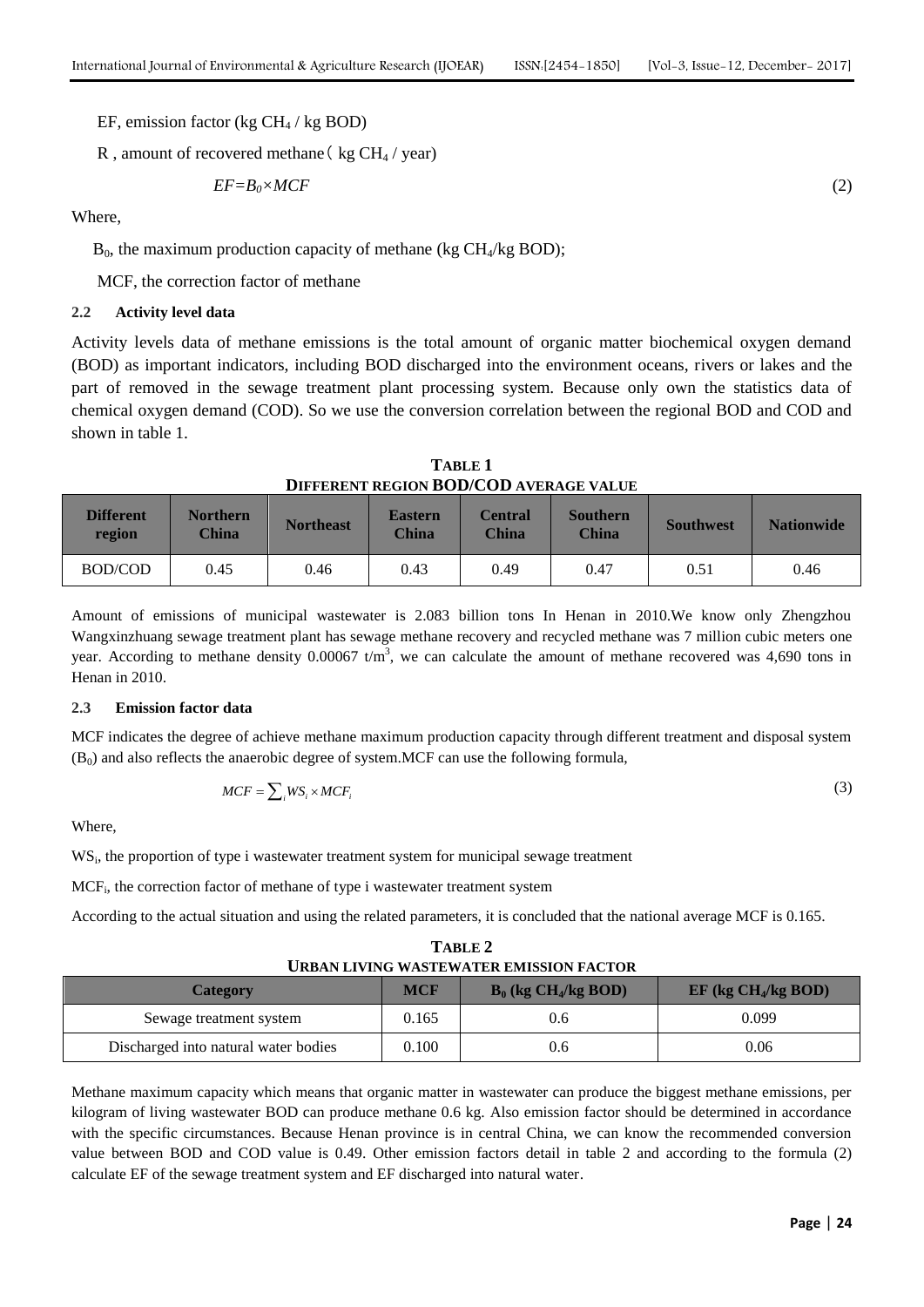# **2.4 Estimate the result and analysis**

According the mechanism of methane emissions,  $CH_4$  emissions estimate from sewage can be divided into two parts, one produced in the process of sewage disposal and CH<sup>4</sup> produced in the process of wastewater discharge, the other one produced from untreated living sewage discharged into the environment. Therefore methane emissions estimate from the maximum living waste water. From values in Table 1 between BOD and COD, we can emissions 254604 tons of the living sewage treatment plants and remove BOD 21805 tons of natural water.

According to the activity levels data and emission factors in table 1, and BOD of processing system. We can calculate the methane emissions of sewage treatment in 2010 in Henan province show in Table 3

| LIVING WASTEWATER TREATMENT METHANE EMISSIONS STATEMENT IN 2010 |                                               |                                                                                   |                                       |  |  |
|-----------------------------------------------------------------|-----------------------------------------------|-----------------------------------------------------------------------------------|---------------------------------------|--|--|
| <b>Sewage treatment</b>                                         | <b>Total Organic Matter</b><br>(TOW),tons,BOD | <b>Emission Factor(EF)</b><br>$\left(\frac{\text{kg CH}_4}{\text{kg BOD}}\right)$ | <b>Methane</b><br>$Recovery(R),$ tons |  |  |
| Sewage treatment plant                                          | 254604                                        | 0.099                                                                             | 4690                                  |  |  |
| Directly discharged into<br>natural water                       | 21805                                         | 0.06                                                                              |                                       |  |  |

| TABLE 3                                                         |
|-----------------------------------------------------------------|
| LIVING WASTEWATER TREATMENT METHANE EMISSIONS STATEMENT IN 2010 |

According to table 3, methane emissions estimates of sewage treatment plant was 25205.80 tons in Henan province in 2010. Methane recycled capacity of sewage treatment plant was 4690 tons. Methane emissions of sewage treatment discharged into natural water was 1248.3 tons. We can also know that sewage treatment produced  $26,454.1$  tons CH<sub>4</sub>. The net methane emissions of Henan province sewage treatment is 21,764.1 tons in 2010 and equivalent to 457,046.1 tons carbon dioxide.

# **III. SEWAGE TREATMENT METHANE EMISSIONS ANALYSIS**

Comparing the methane emissions of sewage treatment plant in 2010 and in 2005, we can found that emission of sewage was 1.39088 billion tons in 2005 while sewage treatment plant recycled and disposed 930.75 million tons. It is concluded that sewage treatment rate was 66.92%. In 2010, emission was 2.01468 billion tons while sewage treatment plant recycled and disposed 1.85560 billion tons that sewage treatment rate was 92.10%. We can see that the sewage treatment rate greatly promoted in 2010 relative to 2005.It should thank to investment and construction of sewage treatment plant. By the end of 2010, It has built 146 city level sewage treatment plants and 27 township level sewage treatment plants. But 31 municipal sewage treatment plants have been built in 2005 in Henan. Comparing 2010 and 2005, the methane net emissions increased from 14676.41 tons to 21764.1 tons and sewage treatment system produced 25205.8 and 9030.14 tons CH<sub>4</sub>. Because of the construction of sewage treatment plants in Henan Province in recent years to speed up . Treatment capacity increased significantly and total BOD remove obviously. Sewage directly into natural water and treated sewage discharged into natural water produce 1248.3 tons CH<sub>4</sub>. There was a substantial decrease compared with 5646.27 tons in 2005. The total quantity of  $CH_4$  produced in the process of sewage treatment was 26454.10 tons in 2010. CH<sub>4</sub> net emission in the sewage treatment process was  $21,764.10$  tons and  $82.27\%$  proportion. Recovery amount of CH<sub>4</sub> was 4690 tons, accounting for 17.73% of the total amount. It was a major breakthrough compared with the zero recycled in 2005.Methane emissions comparing 2010 and 2005 show in table 4.

| $\cdots$     |                                           |                                       |                                                         |                                                        |                                                   |                                    |  |
|--------------|-------------------------------------------|---------------------------------------|---------------------------------------------------------|--------------------------------------------------------|---------------------------------------------------|------------------------------------|--|
| <b>Years</b> | <b>Sewage</b><br>volume<br>(million tons) | Into natural<br>water $CH4$<br>(tons) | $CH4$ produced in<br><b>Processing system</b><br>(tons) | <b>Recovery</b><br>amount of CH <sub>4</sub><br>(tons) | <b>Total CH<sub>4</sub></b><br>capacity<br>(tons) | Net $CH4$<br>emissions<br>$(tons)$ |  |
| 2005         | 13.91                                     | 5646.27                               | 9030.14                                                 |                                                        | 14676.41                                          | 14676.41                           |  |
| 2010         | 20.15                                     | 1248.30                               | 25205.80                                                | 4690                                                   | 26454.10                                          | 21764.10                           |  |

**TABLE 4 METHANE EMISSIONS COMPARISON 2010 WITH 2005**

# **IV. CONCLUSION**

This paper chose activity level data in the sewage treatment process in recent years and the relevant emission factor which think the actual status of CH<sup>4</sup> emissions. According to the method recommended by IPCC guidelines for national greenhouse gas inventories 2006, a calculation model was established to assess methane emissions of wastewater treatment in Henan.